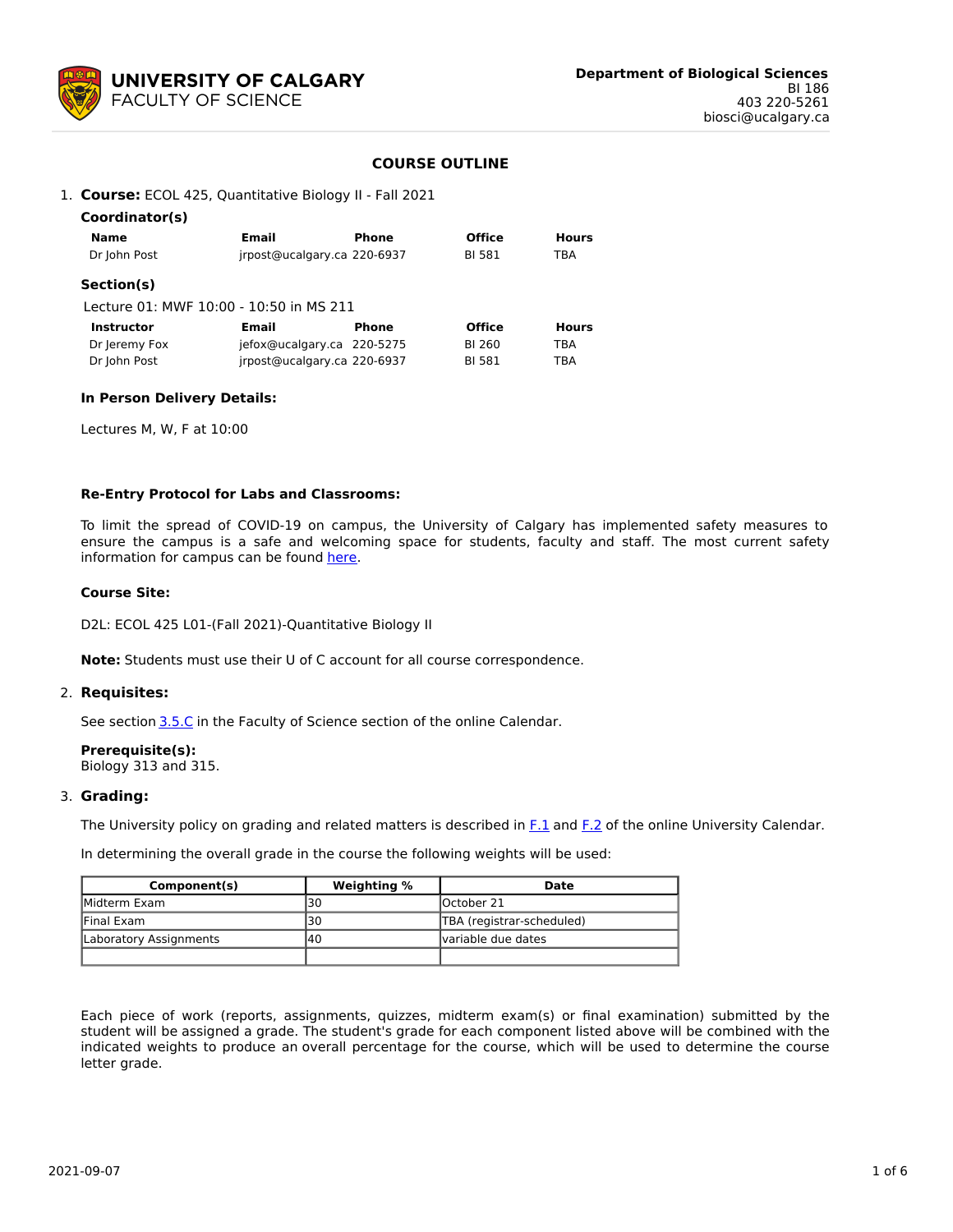The conversion between a percentage grade and letter grade is as follows.

|                           | <u>мт</u> | -   |      | <b>D</b> +<br>. . | в   | в.   |      |     |     |      |      |
|---------------------------|-----------|-----|------|-------------------|-----|------|------|-----|-----|------|------|
| <b>Minimum % Required</b> | 95 %      | 90% | 85 % | 80%               | 75% | 70 % | 65 % | 60% | 55% | 50 % | 45 % |

This course will have a final exam that will be scheduled by the Registrar. The Final [Examination](https://www.ucalgary.ca/registrar/exams) Schedule will be published by the Registrar's Office approximately one month after the start of the term. The final exam for this course will be designed to be completed within 2 hours.

The University of Calgary offers a [flexible](https://www.ucalgary.ca/pubs/calendar/current/f-1-3.html) grade option, Credit Granted (CG) to support student's breadth of learning and student wellness. Faculty units may have additional requirements or restrictions for the use of the CG grade at the faculty, degree or program level. To see the full list of Faculty of Science courses where CG is not eligible, please visit the following website: [https://science.ucalgary.ca/current-students/undergraduate/program](https://science.ucalgary.ca/current-students/undergraduate/program-advising/flexible-grading-option-cg-grade)advising/flexible-grading-option-cg-grade

## 4. **Missed Components Of Term Work:**

The university has suspended the requirement for students to provide evidence for absences. Please do not attend medical clinics for medical notes or Commissioners for Oaths for statutory declarations.

In the event that a student legitimately fails to submit any online assessment on time (e.g. due to illness etc...), please contact the course coordinator, or the course instructor if this course does not have a coordinator to arrange for a re-adjustment of a submission date. Absences not reported within 48 hours will not be accommodated. If an excused absence is approved, one possible arrangement is that the percentage weight of the legitimately missed assignment could also be pro-rated among the components of the course. This option is at the discretion of the coordinator and may not be a viable option based on the design of this course.

Attendance at lectures is encouraged, but not mandatory. Students who miss lectures due to illness or other exigency will have access to powerpoint slides and reading lists pertaining to those lectures on D2L. Students in lecture may record lectures in an unobtrusive way, provided they sign the standard waiver provided in class, and may record lectures, or make notes, on behalf of students unable to attend through illness. Students who miss a midterm exam due to illness will be offered the option of transferring the value of the test proportionately to the other examination components of the course, or of writing a makeup exam that will be different in content, and slightly different in format, than the one that the other students wrote. If students miss the lab period based on illness they can still do the assignment and submit it by the due date as posted.

## 5. **Scheduled Out-of-Class Activities:**

The following out of class activities are scheduled for this course.

| Activity | Location                        | <b>Date and Time</b>                  | <b>Duration</b>    |
|----------|---------------------------------|---------------------------------------|--------------------|
| Midterm  | On-Campus, room to be announced | Thursday, October 21, 2021 at 7:00 pm | <sup>ን</sup> Hours |

## **REGULARLY SCHEDULED CLASSES HAVE PRECEDENCE OVER ANY OUT-OF-CLASS-TIME-**

ACTIVITY. If you have a conflict with the out-of-class-time-activity, please contact your course coordinator/instructor no later than **14 days prior** to the date of the out-of-class activity so that alternative arrangements may be made.

#### 6. **Course Materials:**

In order to successfully engage in their learning experiences at the University of Calgary, students taking online, remote and blended courses are required to have reliable access to the following technology:

- A computer with a supported operating system, as well as the latest security, and malware updates;
- A current and updated web browser;
- Webcam/Camera (built-in or external);
- Microphone and speaker (built-in or external), or headset with microphone;
- Current antivirus and/or firewall software enabled;
- Stable internet connection.

For more information please refer to the UofC **[ELearning](https://elearn.ucalgary.ca/technology-requirements-for-students)** online website.

## 7. **Examination Policy:**

No aids are allowed on tests or examinations.

Students should also read the Calendar, **[Section](http://www.ucalgary.ca/pubs/calendar/current/g.html) G**, on Examinations.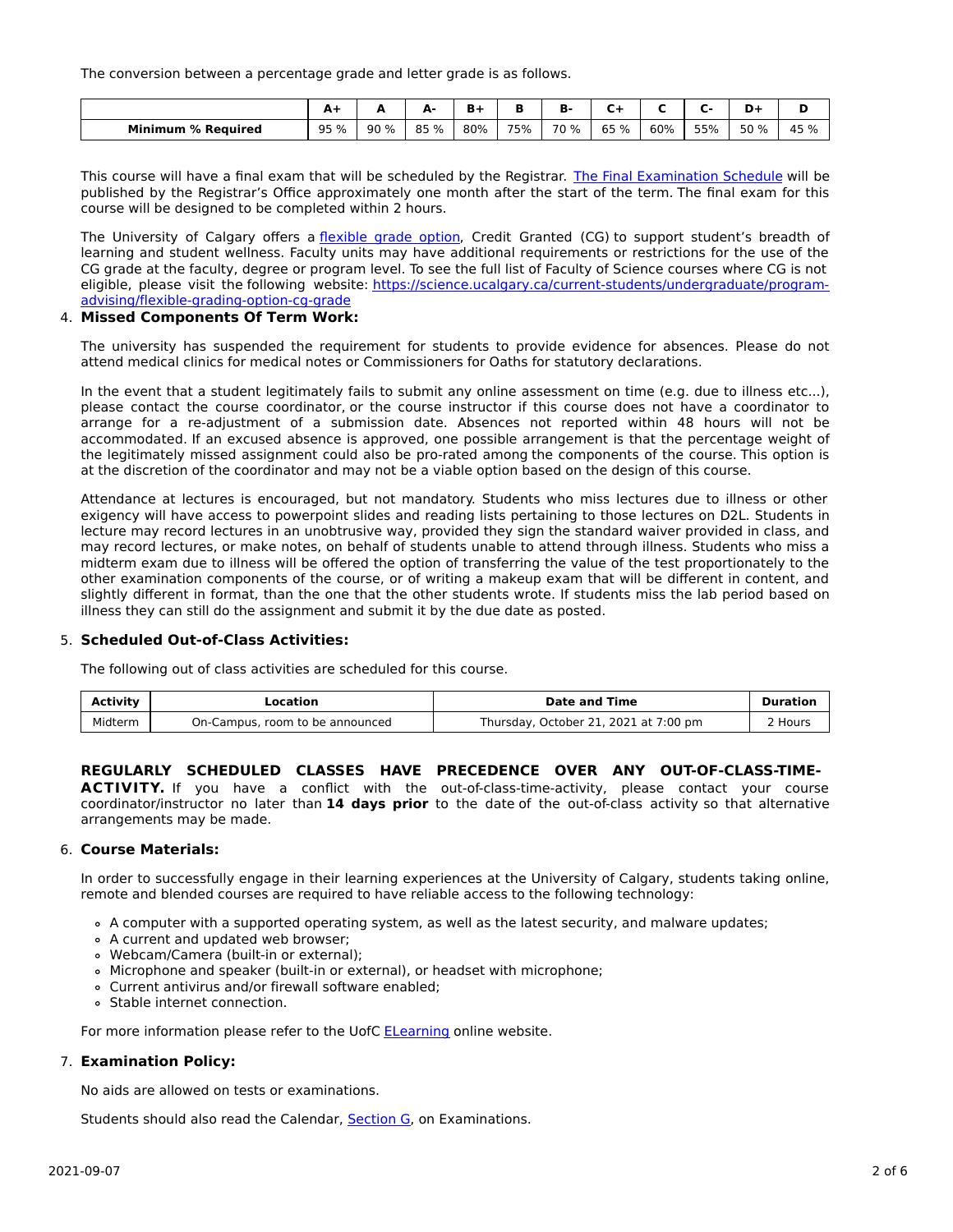## 8. **Approved Mandatory And Optional Course Supplemental Fees:**

There are no mandatory or optional course supplemental fees for this course.

## 9. **Writing Across The Curriculum Statement:**

For all components of the course, in any written work, the quality of the student's writing (language, spelling, grammar, presentation etc.) can be a factor in the evaluation of the work. See also Section [E.2](http://www.ucalgary.ca/pubs/calendar/current/e-2.html) of the University Calendar.

## 10. **Human & Living Organism Studies Statements:**

Students will not participate as subjects or researchers in human studies.

See also [Section](http://www.ucalgary.ca/pubs/calendar/current/e-5.html) E.5 of the University Calendar.

**STUDIES IN THE BIOLOGICAL SCIENCES INVOLVE THE USE OF LIVING AND DEAD ORGANISMS.** Students taking laboratory and field-based courses in these disciplines can expect involvement with and experimentation on such materials. Students perform dissections on dead or preserved organisms in some courses. In particular courses, students experiment on living organisms, their tissues, cells, or molecules. Sometimes field work requires students to collect a variety of living materials by many methods, including humane trapping.

All work on humans and other animals conforms to the Helsinki Declaration and to the regulations of the Canadian Council on Animal Care. The Department strives for the highest ethical standards consistent with stewardship of the environment for organisms whose use is not governed by statutory authority. Individuals contemplating taking courses or majoring in one of the fields of study offered by the Department of Biological Sciences should ensure that they have fully considered these issues before enrolling. Students are advised to discuss any concern they might have with the Undergraduate Program Director of the Department.

Students are expected to be familiar with **[Section](http://www.ucalgary.ca/pubs/calendar/current/sc-4-1.html) SC.4.1** of the University Calendar.

#### 11. **Reappraisal Of Grades:**

A student wishing a reappraisal, should first attempt to review the graded work with the Course coordinator/instructor or department offering the course. Students with sufficient academic grounds may request a reappraisal. Non-academic grounds are not relevant for grade reappraisals. Students should be aware that the grade being reappraised may be raised, lowered or remain the same. See [Section](http://www.ucalgary.ca/pubs/calendar/current/i-3.html) I.3 of the University Calendar.

- a. **Term Work:** The student should present their rationale as effectively and as fully as possible to the Course coordinator/instructor within **ten business days** of either being notified about the mark, or of the item's return to the class. If the student is not satisfied with the outcome, the student shall submit the Reappraisal of Graded Term work form to the department in which the course is offered within 2 business days of receiving the decision from the instructor. The Department will arrange for a reappraisal of the work within the next ten business days. The reappraisal will only be considered if the student provides a detailed rationale that outlines where and for what reason an error is suspected. See sections 1.1 and 1.2 of the University Calendar
- b. **Final Exam:**The student shall submit the request to Enrolment Services. See [Section](http://www.ucalgary.ca/pubs/calendar/current/i-3.html) I.3 of the University Calendar.

## 12. **Other Important Information For Students:**

- a. **Mental Health** The University of Calgary recognizes the pivotal role that student mental health plays in physical health, social connectedness and academic success, and aspires to create a caring and supportive campus community where individuals can freely talk about mental health and receive supports when needed. We encourage you to explore the mental health resources available throughout the university community, such as counselling, self-help resources, peer support or skills-building available through the SU Wellness Centre (Room 370, MacEwan Student Centre, Mental Health [Services](https://www.ucalgary.ca/wellnesscentre/services/mental-health-services) Website) and the Campus Mental Health Strategy website [\(Mental](http://www.ucalgary.ca/mentalhealth) Health).
- b. **SU Wellness Services:** For more information, see [www.ucalgary.ca/wellnesscentre](http://www.ucalgary.ca/wellnesscentre) or call [403-210-9355.](tel:4032109355)
- c. **Sexual Violence:** The Sexual Violence Support Advocate, Carla Bertsch, can provide confidential support and information regarding sexual violence to all members of the university community. Carla can be reached by email [\(svsa@ucalgary.ca](mailto:svsa@ucalgary.ca)) or phone at[403-220-2208](tel:4032202208). The complete University of Calgary policy on sexual violence can be viewed at [\(https://www.ucalgary.ca/legal-services/sites/default/files/teams/1/Policies-Sexual](https://www.ucalgary.ca/legal-services/sites/default/files/teams/1/Policies-Sexual-and-Gender-Based-Violence-Policy.pdf)and-Gender-Based-Violence-Policy.pdf)
- d. **Misconduct:** Academic integrity is the foundation of the development and acquisition of knowledge and is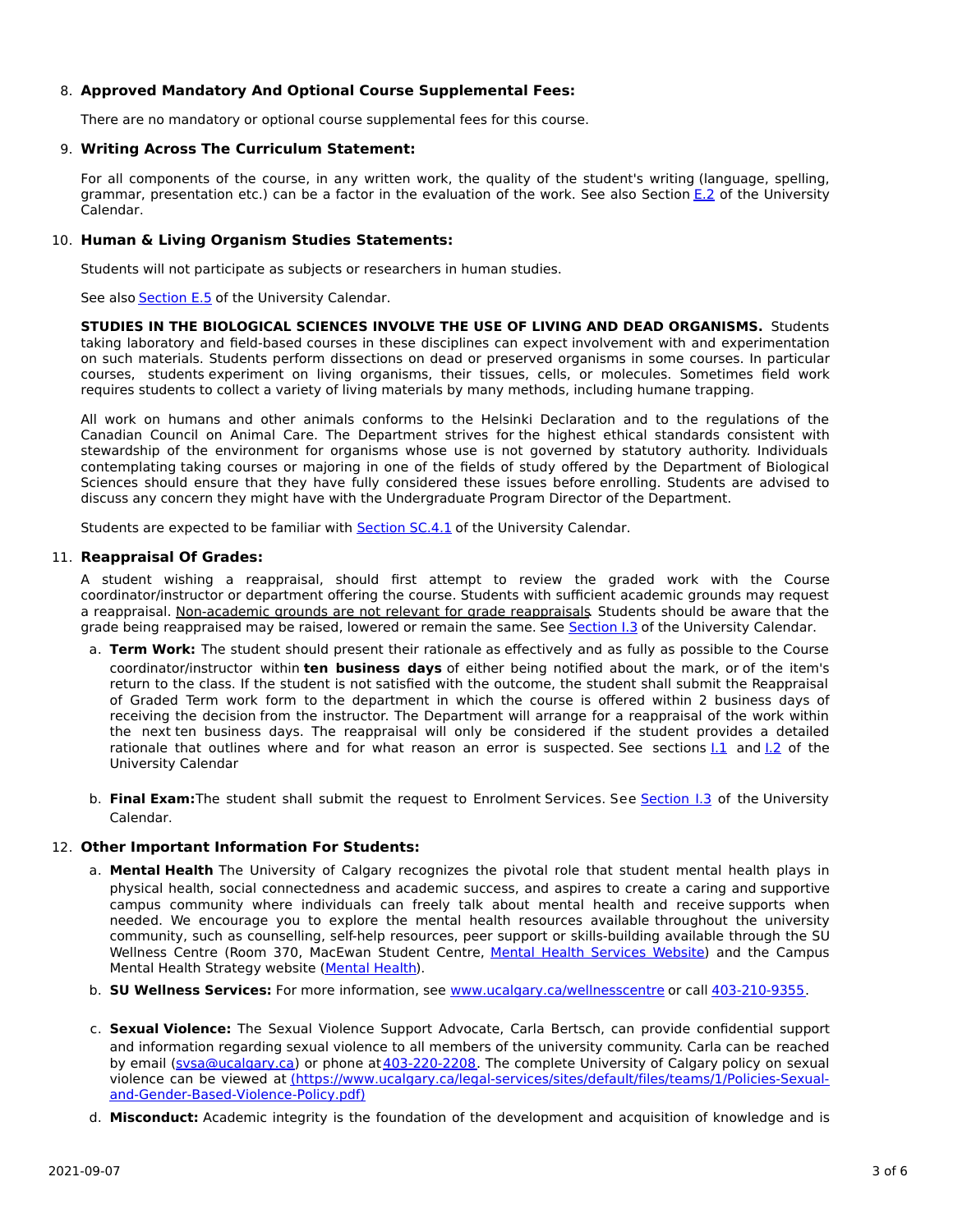based on values of honesty, trust, responsibility, and respect. We expect members of our community to act with integrity. Research integrity, ethics, and principles of conduct are key to academic integrity. Members of our campus community are required to abide by our institutional Code of [Conduct](https://www.ucalgary.ca/legal-services/sites/default/files/teams/1/Policies-Code-of-Conduct.pdf) and promote academic integrity in upholding the University of Calgary's reputation of excellence. Some examples of academic misconduct include but are not limited to: posting course material to online platforms or file sharing without the course instructor's consent; submitting or presenting work as if it were the student's own work; submitting or presenting work in one course which has also been submitted in another course without the instructor's permission; borrowing experimental values from others without the instructor's approval; falsification/fabrication of experimental values in a report. Please read the following to inform yourself more on academic integrity:

**Student [Handbook](https://www.ucalgary.ca/live-uc-ucalgary-site/sites/default/files/teams/9/AI-Student-handbook-1.pdf) on Academic Integrity** Student Academic Misconduct [Policy](https://www.ucalgary.ca/legal-services/sites/default/files/teams/1/Policies-Student-Academic-Misconduct-Policy.pdf) and [Procedure](https://www.ucalgary.ca/legal-services/sites/default/files/teams/1/Policies-Student-Academic-Misconduct-Procedure.pdf) [Research](https://www.ucalgary.ca/legal-services/sites/default/files/teams/1/Policies-Research-Integrity-Policy.pdf) Integrity Policy

Additional information is available on the Student Success Centre [Academic](https://ucalgary.ca/student-services/student-success/learning/academic-integrity) Integrity page

## e. **Academic Accommodation Policy:**

It is the student's responsibility to request academic accommodations according to the University policies and procedures listed below. The student accommodation policy can be found at: <https://www.ucalgary.ca/legal-services/sites/default/files/teams/1/Policies-Student-Accommodation-Policy.pdf>

Students needing an accommodation because of a disability or medical condition should communicate this need to Student Accessibility Services in accordance with the Procedure for Accommodations for Students with Disabilities: [https://www.ucalgary.ca/legal-services/sites/default/files/teams/1/Policies-Accommodation](https://www.ucalgary.ca/legal-services/sites/default/files/teams/1/Policies-Accommodation-for-Students-with-Disabilities-Procedure.pdf)for-Students-with-Disabilities-Procedure.pdf.

Students needing an accommodation in relation to their coursework or to fulfil requirements for a graduate degree, based on a Protected Ground other than Disability, should communicate this need, by filling out the Request for Academic [Accommodation](https://science.ucalgary.ca/sites/default/files/teams/1/request-accommodation-academic-courses.pdf) Form and sending it to Lisa Gieg by emai[llmgieg@ucalgary.ca](mailto:lmgieg@ucalgary.ca) preferably 10 business days before the due date of an assessment or scheduled absence.

- f. **Freedom of Information and Privacy:** This course is conducted in accordance with the Freedom of Information and Protection of Privacy Act (FOIPP). Students should identify themselves on all written work by placing their name on the front page and their ID number on each subsequent page. For more information, see Legal [Services](https://www.ucalgary.ca/legal-services/access-information-privacy) website.
- g. **Student Union Information:** VP [Academic](http://www.su.ucalgary.ca/contact), Phone: [403-220-3911](tel:4032203911) Email: [suvpaca@ucalgary.ca](mailto:suvpaca@ucalgary.ca). SU Faculty Rep., Phone: [403-220-3913](tel:4032203913) Email: [sciencerep@su.ucalgary.ca](mailto:sciencerep@su.ucalgary.ca). Student [Ombudsman](https://www.ucalgary.ca/ombuds/), Email: [ombuds@ucalgary.ca](mailto:%20ombuds@ucalgary.ca).
- h. **Surveys:** At the University of Calgary, feedback through the Universal Student Ratings of Instruction [\(USRI](http://www.ucalgary.ca/usri)) survey and the Faculty of Science Teaching Feedback form provides valuable information to help with evaluating instruction, enhancing learning and teaching, and selecting courses. Your responses make a difference - please participate in these surveys.
- i. **Copyright of Course Materials:** All course materials (including those posted on the course D2L site, a course website, or used in any teaching activity such as (but not limited to) examinations, quizzes, assignments, laboratory manuals, lecture slides or lecture materials and other course notes) are protected by law. These materials are for the sole use of students registered in this course and must not be redistributed. Sharing these materials with anyone else would be a breach of the terms and conditions governing student access to D2L, as well as a violation of the copyright in these materials, and may be pursued as a case of student academic or [non-academic](https://www.ucalgary.ca/conduct/policy/non-academic-misconduct-policy) misconduct, in addition to any other remedies available at law.

## **LECTURE TOPICS AND SCHEDULE**

Dr. John R. Post (September 8 – October 21)

Aims and objectives of course, lecture and lab schedules and assignments

Models in Ecology – 12 lectures

Maximum Likelihood and Model Selection – 5 lectures

Dr. Jeremy Fox (October 22 - December 9)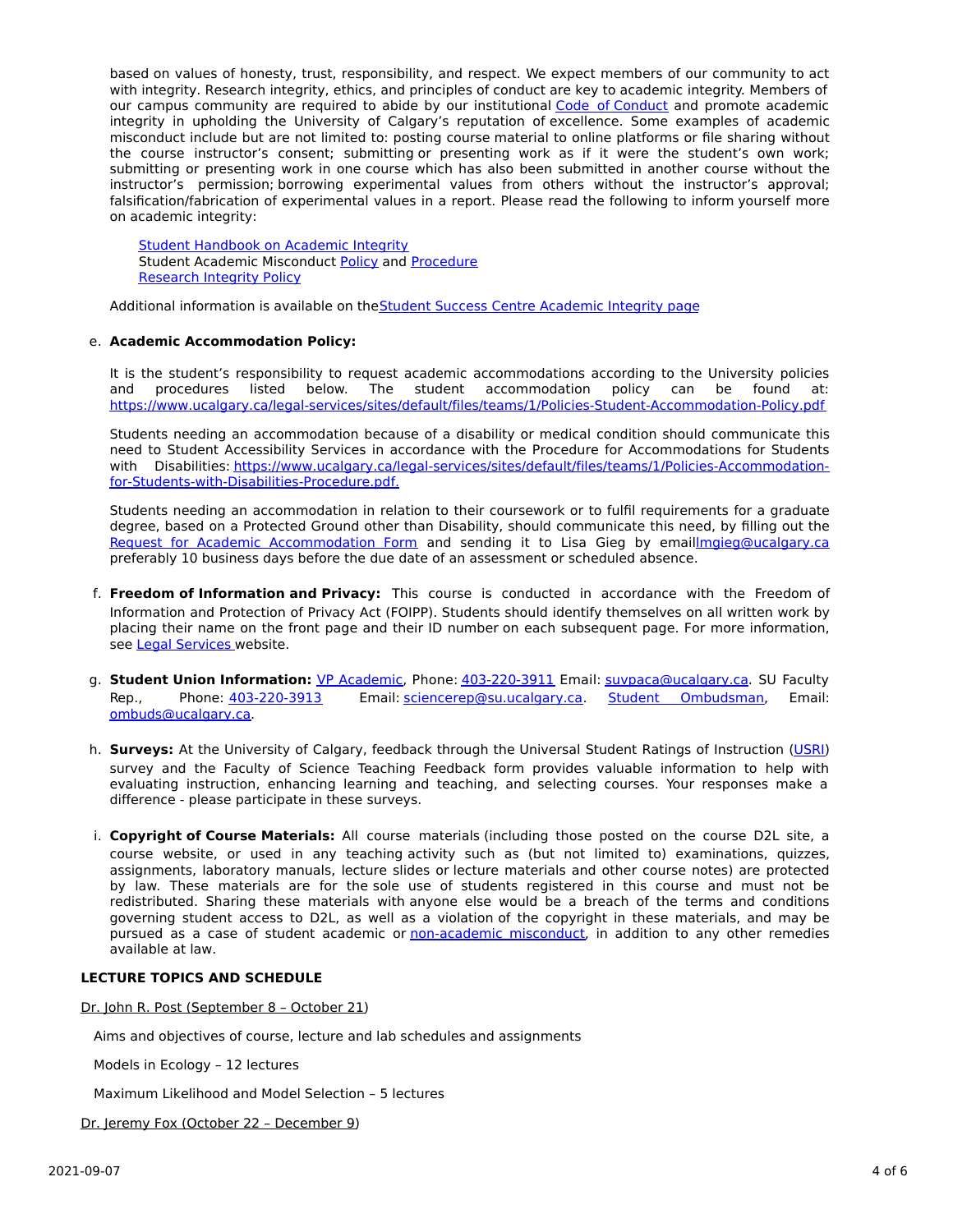Introduction to linear models Estimation vs. prediction vs. null hypothesis tests vs. causal inference Hypothesis tests for linear models Interaction terms Model simplification Hierarchical models; fixed vs. random effects; shrinkage estimators Generalized linear models Intro to study design Dealing with nuisance variables Nested designs Principal components analysis Frontiers

## **MIDTERM**

Thursday, October 21 1900-2100 Location TBA

## **FINAL EXAM**

To be scheduled by the registrar

## **LABORATORY ASSIGNMENTS AND SCHEDULE - Thursdays**

Modelling & Model Selection (20 marks)

Sep 16, 23 [Note Thursday Sept 30 is Reconciliation Day]

Oct 7, 14, 21

Linear models (20 marks)

Oct 28

Nov 4, 18, 25

Dec. 2, 9

## **Course Outcomes:**

- Contrast and identify empirical and mechanistic models
- Explain the analysis of steady-state and dynamic behavior using graphical and mathematical techniques
- Develop simple compartment models, identify functions parameters in state variables and write corresponding coupled differential equations
- Critically evaluate the logical model structure using dimension analysis
- Use least-squares and maximum-likelihood methods for parameter estimation and frequentist and information-theoretic methods for hypothesis testing and model selection
- Appreciate fundamental concepts of study design and implement them in the construction of effective designs given specific hypotheses
- Identify general or generalized linear models that respect specific study designs and data characteristics
- Correctly analyze general and generalized linear models to test biological hypotheses